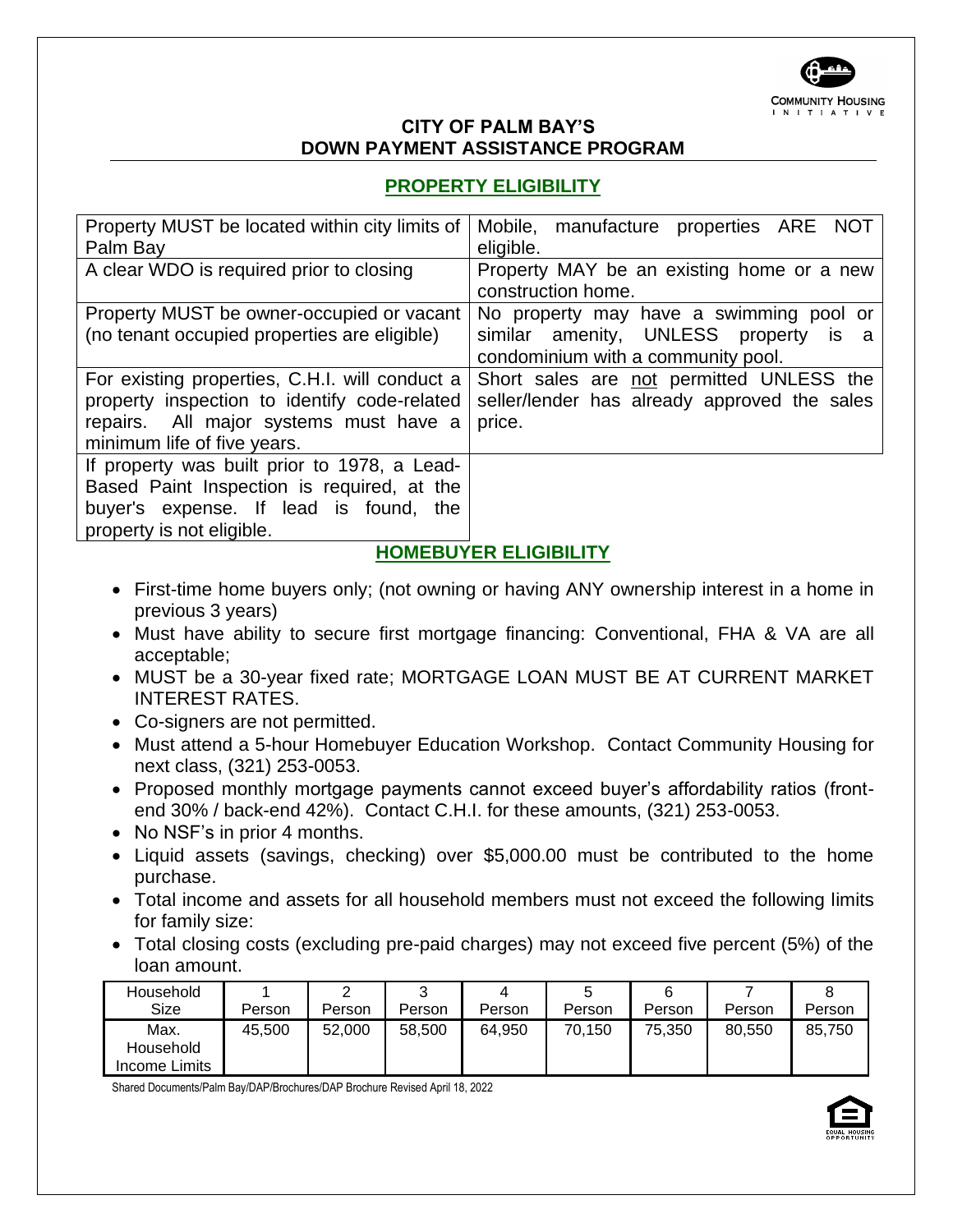

#### **CITY OF PALM BAY'S DOWN PAYMENT ASSISTANCE PROGRAM**

#### **HOMEBUYER'S CONTRIBUTION**

Applicants must make a minimum financial GOOD FAITH CONTRIBUTION. Applicants are required to spend fifty percent (50%) of the required down payment based upon the type of mortgage loan:

| <b>MORTGAGE</b><br>LOAN | <b>MINIMUM REQUIRED</b><br><b>DOWN PAYMENT</b> | <b>APPLICANT</b><br><b>CONTRIBUTION</b> |
|-------------------------|------------------------------------------------|-----------------------------------------|
| FHA                     | 3.5% of sales price                            | 50% of the 3.5%                         |
| Conventional            | 5% of sales price                              | 50% of the 5%                           |

Out of Pocket expenses paid before closing will be considered part of the applicant's GOOD FAITH CONTRIBUTION (i.e. appraisal fees, credit reports, deposits, inspections, homeowner's insurance premium, etc.).

At closing, the minimum contribution must be satisfied; the buyer cannot receive cash back at closing.

### **MAXIMUM ASSISTANCE LEVELS**

Please note that the *actual amount* of assistance provided will be the *minimum* needed to get you into an affordable housing unit. WE WILL NOT OVER SUBSIDIZE ANY HOUSEHOLD.

Based on HUD's 2022 Income Limits, adjusted to family size, the City of Palm Bay will provide the maximum levels of assistance for down payment, closing costs and repairs:

| <b>HOUSEHOLD</b><br><b>INCOME CATEGORIES:</b> | <b>MAXIMUM AMOUNT OF ASSISTANCE</b><br>(can be used for any combination of down payment,<br>closing costs and/or repair assistance) |
|-----------------------------------------------|-------------------------------------------------------------------------------------------------------------------------------------|
| Very Low-Income Household                     | 17.400.00                                                                                                                           |
| (50% or less of the AMI)                      |                                                                                                                                     |
| Low Income Households                         | 12.400.00                                                                                                                           |
| (51-80% of the MI)                            |                                                                                                                                     |